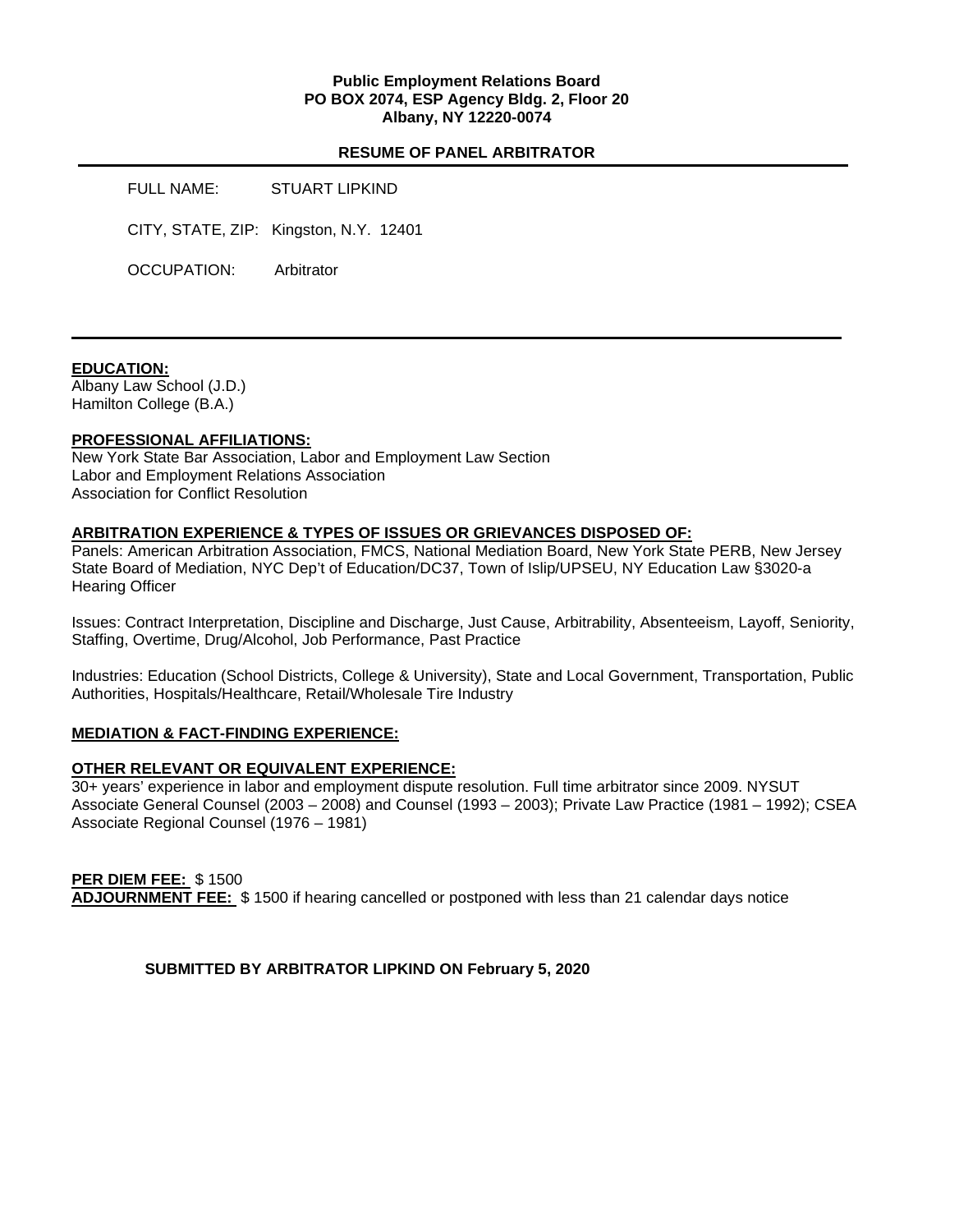#### **Public Employment Relations Board PO BOX 2074, ESP Agency Bldg. 2, Floor 20 Albany, NY 12220-0074**

# **BILLING DISCLOSURE STATEMENT**

# ARBITRATOR'S NAME: **STUART LIPKIND**

The following is a description of my fees and expenses:

# A) HEARING TIME.

- (1) My per diem is \$1500 for each day or any part thereof spent hearing a case.
- (2) If a hearing day exceeds hours, I charge:

 $\Box$ a second full per diem  $\Box$ a prorated per diem

 $\Box$ no additional charge  $\Box$ other (describe) :

(3) Additional comments:

B) STUDY TIME.

- (1) I charge \$ 1500 for each day spent in preparation of the opinion and award.
- (2) This charge  $\boxtimes$  will  $\square$  will not be prorated for partial days devoted to such preparation.
- (3) Additional comments:

## C) TRAVEL TIME AND EXPENSES.

(1) When travel time plus hearing time exceeds hours in a calendar day:

 $\boxtimes$  Not applicable (no additional charge)

 $\Box$  I charge as follows (describe):

(2) I charge for actual, travel-related expenses incurred in connection with the case  $\boxtimes$ YES  $\Box$  NO.

Where appropriate, a mileage charge for auto travel will be billed at:

 $\boxtimes$  Prevailing IRS rate  $\Box$  Other (describe):

(3) When the scheduled hearing day(s) requires an overnight stay:

 $\boxtimes$ There is no charge, other than for lodging and subsistence.

 $\Box$ I charge as follows (describe):

(4) Additional Comments: